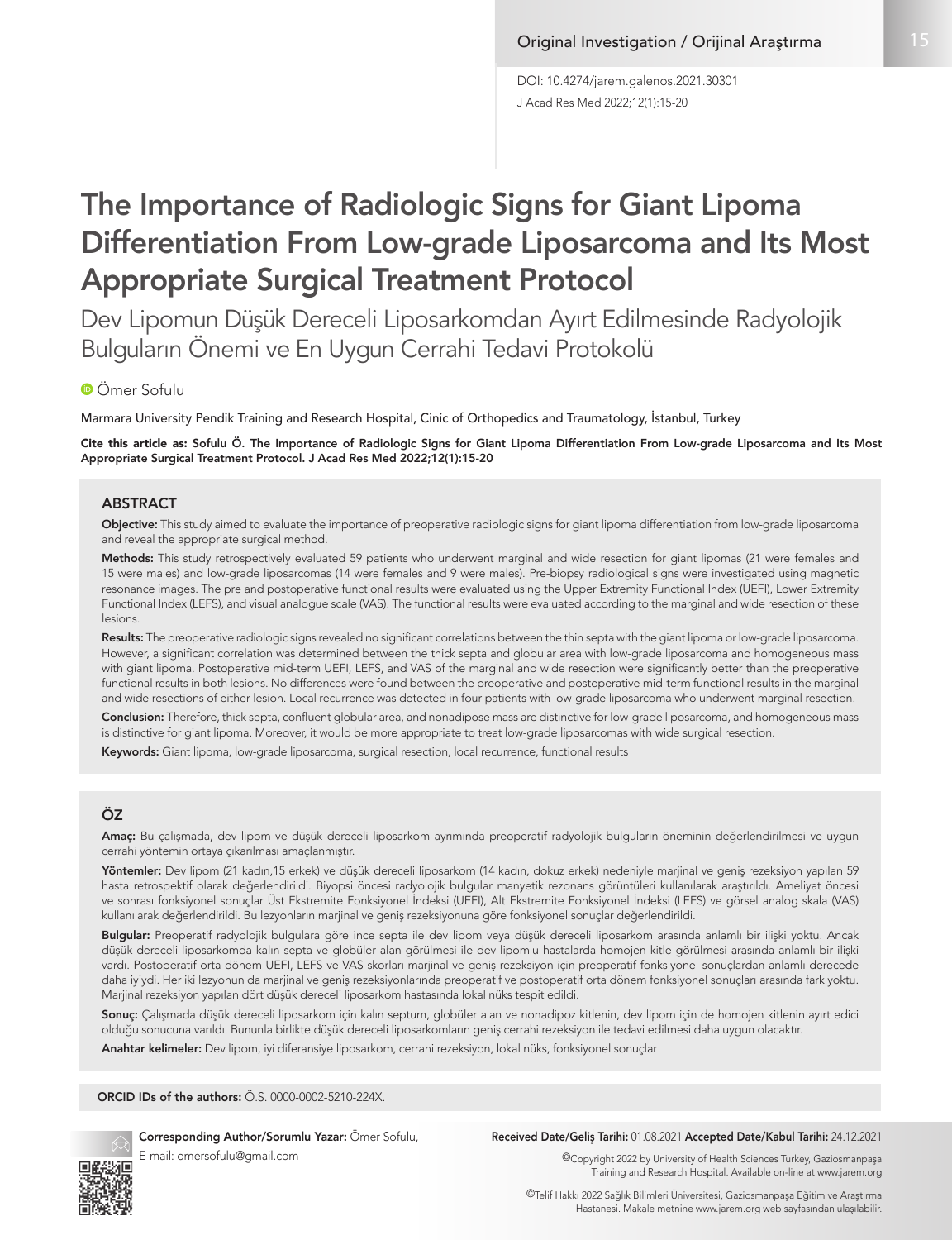# INTRODUCTION

Lipoma is the most common soft tissue tumor (1). Giant lipomas usually present at a size exceeding 10 cm and a minimum weight of 1,000 g (2). Low-grade liposarcoma is a locally aggressive soft tissue tumor with a tendency toward local recurrence and dedifferentiates to higher grades over time (3).

Significant radiological similarities were found between giant lipoma and low-grade liposarcoma. Some radiological features can help to identify a liposarcoma, such as the size of >10 cm, thick septations, and globular and/or nodular nonadipose areas (4). A significant number of lipomas have an imaging appearance that mimics liposarcoma (5). The literature reported that radiological magnetic resonance (MR)-based studies have difficulties in distinguishing these two tumor types (3,6-9).

Comparative studies on the radiological similarities of these two tumors have been reported in the literature; however, surgical methods and their functional results and complication rates are limited. Marginal or wide resection is recommended in the surgical treatment of giant lipoma and low-grade liposarcoma (10,11). However, the most appropriate surgical method remains controversial. To the best of our knowledge, this is the first comparative study to present the surgical options and their complications and functional outcomes for two different types of tumors.

We hypothesized that these two tumor types will have different radiological signs on MR images and the resection options may differ. This study aimed to evaluate the pre-biopsy radiological features of MR imaging (MRI) in distinguishing giant lipoma and low-grade liposarcoma, as well as evaluate the surgical resection types, complication rates, local recurrence rate, and functional results of marginal or wide resection of giant lipomas and lowgrade liposarcomas of the upper and lower extremities.

# **METHODS**

This study was approved by the Marmara University Faculty of Medicine Institutional Review Board (protocol no: 09.2021.811, date: 02.07.2021). All the performed procedures adhered to the ethical rules and principles of the Helsinki Declaration. The patient data were collected from orthopedic oncology notes, clinical records, and imaging systems. This study retrospectively reviewed 67 patients with giant lipomas and low-grade liposarcoma between January 2003 and January 2019. Five patients who were lost to follow-up, one who died because of myocardial infarction (15 months postoperatively) and two who died in a traffic accident were excluded from the study. Patients with metastasis at diagnosis and additional tumoral history were excluded from the study. The remaining 59 patients underwent marginal or wide resection of giant (≥10 cm) lipomas (36 patients; 21 were females, 15 were males) and low-grade liposarcomas (23 patients; 14 were females, 9 were males) were included in the study. The biopsy was performed in all patients before definitive surgery. The same musculoskeletal histopathologist evaluated the specimens. The

final pathology in the resected material was compatible with the biopsy results in all patients.

Demographic data of patients were analyzed. The differential diagnosis of the radiological signs as a homogeneous mass, thin septa, thick septa, and the globular area was evaluated via MRI before biopsy (Figure 1-3). A musculoskeletal oncology team, consisting of two orthopedic surgeons, conducted the MRI evaluations and recorded the results in the oncological notes. All MRIs were performed at the same center with the use of a contrast agent. All imaging was performed with 1.5-T magnets (Magnetom Siemens Healthineers, Germany). MR scanning parameters of the T1-weighted SE image are as follows: thickness: 2-5 mm, repetition time (TR): 470-832 ms, and echo time (TE): 7–27 ms. The whole MRI session also included T2-weighted fluid-sensitive, diffusion-weighted, and postcontrast fat-saturated T1-weighted sequences.



Figure 1. A 44-year-old female patient who had a giant lipoma on her right arm, A) Homogenous mass on MRI, B) Direct radiography gives clues about giant lipomas *MRI: magnetic resonance imaging*



Figure 2. A) A 55-year-old female patient who had low-grade liposarcoma around her shoulder: <a>shows thick septa and</a> shows thin septa, B) MR images showing liposarcoma in the posterior compartment of the thigh in a 62-year-old man. MR images have pronounced thin septa *MR: magnetic resonance*

Marginal or wide resection decision was made following the preoperative biopsy results and radiological signs (10,11). In patients with biopsy results of giant lipoma (n=36), marginal resection (n=26) was performed in the homogenous mass or mild and moderate thin septa and wide resection (n=10) in globular area, moderate and pronounced thick septa, and mild thick septa with moderate or pronounced thin septa. In patients with biopsy results of low-grade liposarcoma (n=23), marginal resection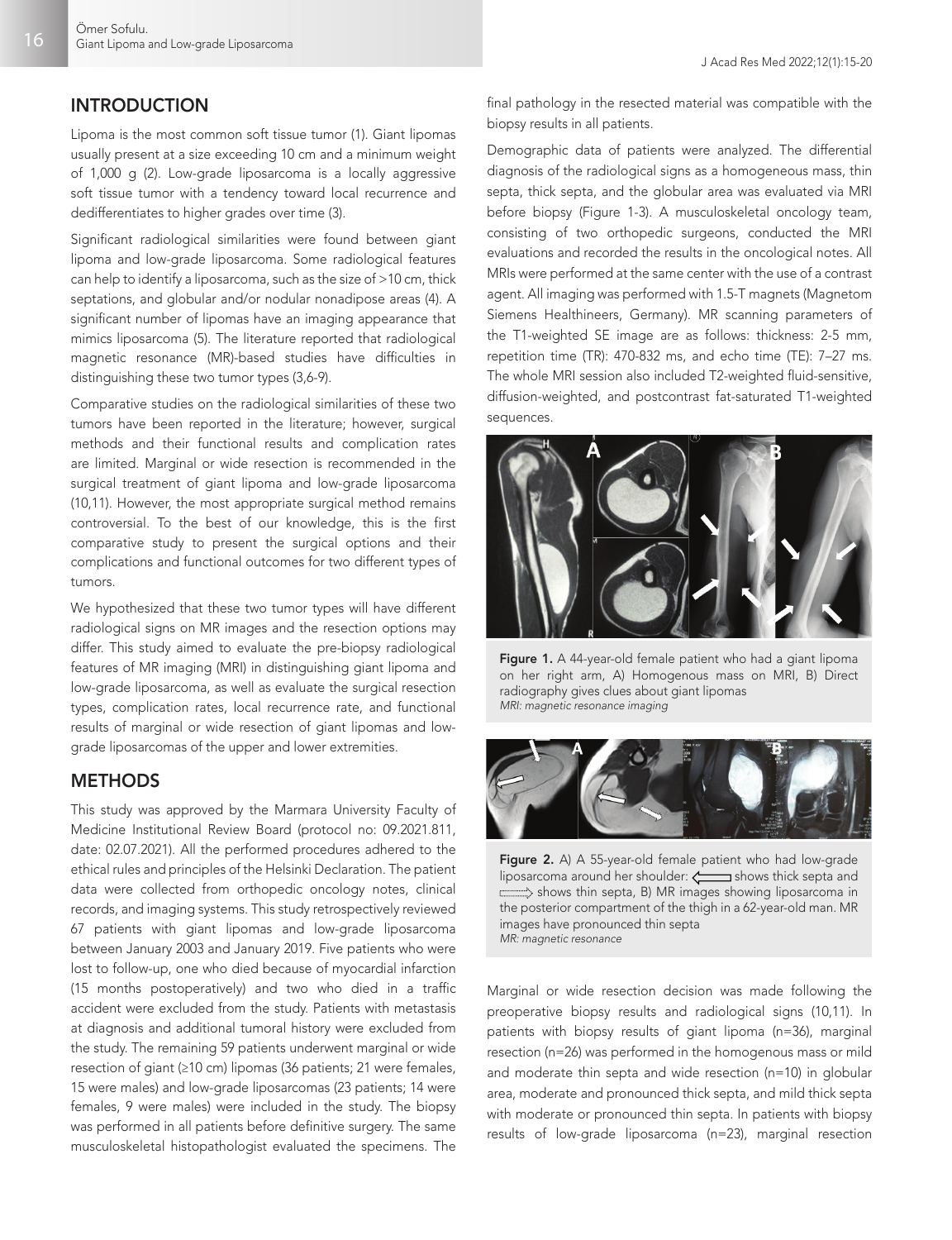

Figure 3. Transverse MR image shows a low-grade liposarcoma in the posterior compartment of the thigh. \*confluent globular areas of nonadipose tissue *MR: magnetic resonance*

(n=9) was performed in mild and moderate thin septa and wide resection (n=14) in globular area, moderate and pronounced thick septa, and mild, thick septa with moderate or pronounced thin septa.

Patients were followed up at 1, 3, and 12 months postoperatively. Early and late surgical complications, local recurrence, and functional results were compared in the marginal and wide resection. Preoperative and postoperative evaluation of the functional results was conducted using the Upper Extremity Functional Index (UEFI), Lower Extremity Functional Scales (LEFS), and visual analogue scale (VAS) (12,13).

#### Statistical Analysis

The obtained data in the study were statistically analyzed using the International Business Machines Corporation Statistical Package for the Social Sciences for Windows version 20.0 (IBM Corp., Armonk, NY, USA). Continuous variables were compared using the Wilcoxon rank-sum test, and the  $\chi^2$  test for the categorized variables. The Mann-Whitney U test was used to compare the preoperative and postoperative functional outcomes. P-values of <0.05 were accepted as statistically significant.

# RESULTS

The comparison of the two groups was made according to the age, sex, average length of follow-up, and lesion location of patients (Table 1). No significant difference was found between the two groups according to the demographic data.

The pre-biopsy radiologic evaluation with the MR images revealed no significant correlation between the presence of thin septa with giant lipomas or low-grade liposarcomas (p=0.133). The presence of homogeneous mass was significantly higher in the giant lipoma group (p<0.0001). The presence of thick septa, confluent globular area, and nonadipose mass were significantly higher in the low-grade liposarcoma group (p<0.0001, p=0.02, p<0.001, respectively) (Table 2).

In the early postoperative period, wound infection was seen in three patients (one marginal and two wide resections) who were diagnosed with giant lipoma, and six patients who were diagnosed with low-grade liposarcoma (one marginal and five wide resections) (Table 3). All infections were managed by intravenous antibiotherapy without any additional interventions. No additional surgical complications were seen in early or late periods.

Marginal resection was performed in 26 giant lipomas and 9 low-grade liposarcomas and wide resection with a thin layer of muscle around the mass in 10 giant lipomas and 14 low-grade liposarcomas. Local recurrence was detected in four patients with low-grade liposarcoma who underwent marginal resection (Table 3).

The postoperative UEFI, LEFS, and VAS scores of the marginal and wide resections were significantly better than the preoperative results in the giant lipoma and low-grade liposarcoma. The differences between the preoperative and postoperative UIEF, LEFS, and VAS scores were insignificant in the marginal and wide resections of both lesions (Table 3).

#### Table 1. Preoperative demographic evaluation

| <b>Factors</b>                           | Giant lipoma    | Low-grade<br>liposarcoma | р     |  |
|------------------------------------------|-----------------|--------------------------|-------|--|
| Age                                      | $48.5 \pm 8.6$  | $51.9 + 9.8$             | 0.234 |  |
| Male/female                              | 15/21           | 9/14                     | 0.846 |  |
| Average length of follow-<br>up (months) | $40.3 \pm 15.4$ | $33.3 \pm 14.8$          | 0.091 |  |
| Lesion location                          |                 |                          |       |  |
| Upper extremity                          | 9               | $\overline{6}$           | 0.925 |  |
| Lower extremity                          | 27              | 17                       |       |  |

#### Table 2. Magnetic resonance signs of two group

| <b>MR</b> signs                   | Giant lipoma<br>$n = 36$ | Low-grade<br>liposarcoma<br>$n=23$ | p        |
|-----------------------------------|--------------------------|------------------------------------|----------|
| <sup>a</sup> Homogeneous mass     | 19%                      | $0\%$                              | < 0.0001 |
| <b><i><u>*Thin</u></i></b> septa  | $0.77 \pm 0.63$          | $1.26 \pm 0.96$                    | 0.133    |
| <b><i><u>*Thick</u></i></b> septa | $0.41 \pm 0.64$          | $1.69 \pm 0.76$                    | < 0.0001 |
| <b><i>*Globular area</i></b>      | $0.19 \pm 0.40$          | $0.82 \pm 0.83$                    | 0.02     |
| *Nonadipose mass                  | 2%                       | 11%                                | < 0.001  |

 $e$ evaluated as present or absent,  $*0=$  absent, 1= mild, 2= moderate, 3= pronounced., ¥ evaluated as present or absent, MR: magnetic resonance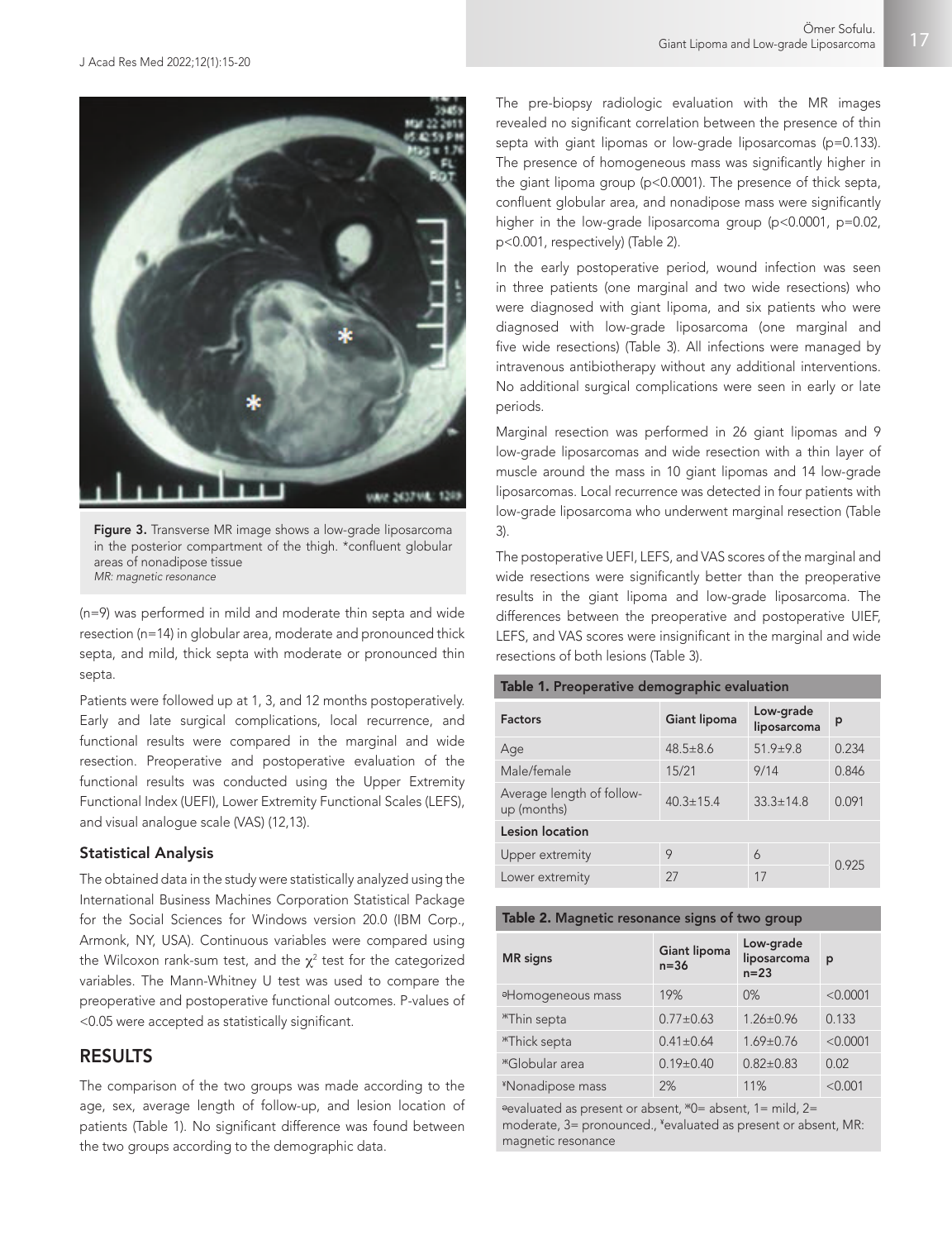Table 3. The comparison of early-late complication and preoperative and postoperative functional results of both groups according to the surgical excision

|                       | Giant lipoma             |                      |                          | Low-grade liposarcoma       |                   |       |  |  |
|-----------------------|--------------------------|----------------------|--------------------------|-----------------------------|-------------------|-------|--|--|
|                       | Marginal<br>resection 26 | Wide<br>resection 10 | p                        | <b>Marginal resection 9</b> | Wide resection 14 | p     |  |  |
| Early wound infection |                          | $\overline{2}$       | 0.369                    |                             | 5                 | 0.409 |  |  |
| Local recurrence      | $\Omega$                 | $\Omega$             | $\overline{\phantom{a}}$ | $\overline{4}$              | $\Omega$          | 0.029 |  |  |
| Pre-op UIEF           | $52.0 \pm 10.1$          | $47.9 \pm 6.4$       | 0.179                    | $41.0 \pm 6.1$              | $46.1 \pm 6.2$    | 0.107 |  |  |
| Post-op UIEF          | $76.9 \pm 3.7$           | 74.8±4.2             | 0.196                    | $74.3 \pm 3.9$              | $72.0 \pm 3.7$    | 0.174 |  |  |
| Pre-op LEFS           | $42.8 \pm 9.1$           | $48.4 \pm 7.5$       | 0.147                    | $39.3 \pm 6.4$              | $43.2 \pm 8.0$    | 0.269 |  |  |
| Post-op LEFS          | $75.8 \pm 4.2$           | $72.7 \pm 5.2$       | 0.111                    | $74.4 \pm 4.6$              | $72.2 \pm 3.7$    | 0.146 |  |  |
| Pre-op VAS            | $4.1 \pm 0.9$            | $4.4 \pm 0.8$        | 0.404                    | $4.8 \pm 1.1$               | $4.7 \pm 1.3$     | 0.726 |  |  |
| Post-op VAS           | $0.2 \pm 0.4$            | $0.4 \pm 0.6$        | 0.680                    | $0.3 \pm 0.5$               | $0.6 \pm 0.7$     | 0.403 |  |  |
|                       |                          |                      |                          |                             |                   |       |  |  |

LEFS: Lower Extremity Functional Index, UIEF: Upper Extremity Functional Index, VAS: visual analogue scale

## **DISCUSSION**

Radiological images of giant lipomas and low-grade liposarcomas may show similar features. Additionally, there is no consensus on the most appropriate treatment of these tumors. The current research comprised a comparative study that investigated the preoperative radiological signs and surgical treatment of these tumors. The main findings of this study can be summarized as follows: (a) no significant correlation was found between thin septa with giant lipomas or low-grade liposarcomas; (b) the presence of homogeneous mass was significantly higher in the giant lipoma group; (c) the presence of thick septa, confluent globular area, and nonadipose mass was significantly higher in the low-grade liposarcoma group; and (d) local recurrence was seen at four patients with low-grade liposarcoma who underwent marginal resection.

In giant lipoma and low-grade liposarcoma, most surgeons prefer marginal or wide resection according to the biopsy result (10,11). The experience of the pathologist is significant in the differentiation with biopsy. Contrarily, the differentiation of these two soft tissue masses with biopsy may fail and effective treatments may be delayed. Therefore, preoperative MRI signs and correct histopathological diagnosis are important for surgical resection without tumor cell seeding. Sato et al. (14) analyzed the pathology reports of 637 patients who were operated on with the preoperative diagnosis of lipoma. They reported that eight of these patients had liposarcoma postoperatively. In the current study, histopathological examination of the biopsy and resected specimen was assessed by the same musculoskeletal histopathologist. All of the biopsy results were the same as the final pathological results. Therefore, managing patient with orthopedic oncology with a good team and a multidisciplinary approach are important.

Specific signs with MRI have been reported for two tumors in previous studies (3-8). Thornhill et al. (8) reported that low-grade liposarcoma has more fibrous septa, is more heterogeneous, and contains more nodular or globular areas of nonadipose tissue compared with a lipoma. Pressney et al. (6) demonstrated that lipomas were composed of mature adipocytes that are separated

by thin fibrous septa with no significant cytological atypia. Consistent with these studies, significant results were reached with specific MRI signs to differentiate a giant lipoma from lowgrade liposarcoma in the current study. The soft tissue mass, which had a homogenous mass and mild, moderate, and thin septa on MRI was diagnosed as giant lipoma. Additionally, the soft tissue mass, which had a globular area and pronounced thick septa on MRI, was diagnosed as low-grade liposarcoma. Shim et al. (3) reported that low-grade liposarcomas are characterized by thick fibrous septa with some small or large blood vessels, and myxoid areas are detected near the septa. According to the current study results, if MR images have isolated pronounced thin septa and isolated thick septa, which can be seen in both giant lipoma and low-grade liposarcoma, a specific distinction cannot be made and a biopsy should be performed for differentiation.

Marginal and wide resection is preferred as a surgical treatment for giant lipoma and low-grade liposarcoma (10,11). However, no acceptable protocols are available that should be used in the surgical treatment for giant lipoma and low-grade liposarcoma. Unlike giant lipoma, low-grade liposarcoma can invade healthy muscles. Additionally, it is usually without a complete tumor capsule (15). Choi et al. (11) reported that marginal resection is sufficient for low-grade liposarcoma although the probability of local recurrence is high. Shim et al. (3) stated that removing the lipomas with marginal resection and low-grade liposarcomas with wide resection is appropriate since local recurrence and dedifferentiation are possible. We believe that wide resection is a more appropriate treatment for low-grade liposarcomas because the possibility of local recurrence and reoperation creates additional morbidity for the patient.

Postoperatively, the local recurrence rate of low-grade liposarcoma is higher than that of giant lipoma (7,11). The primary cause of local recurrence is usually inadequate surgical margins (10). The literature reported that the recurrence rate of lipomas ranged from 3% to 62.5% (9,16,17). Su et al. (18) reported eight patients who underwent wide resection for lipoma, without local recurrence. Bassett et al. (19) reported two (4%) recurrences in 55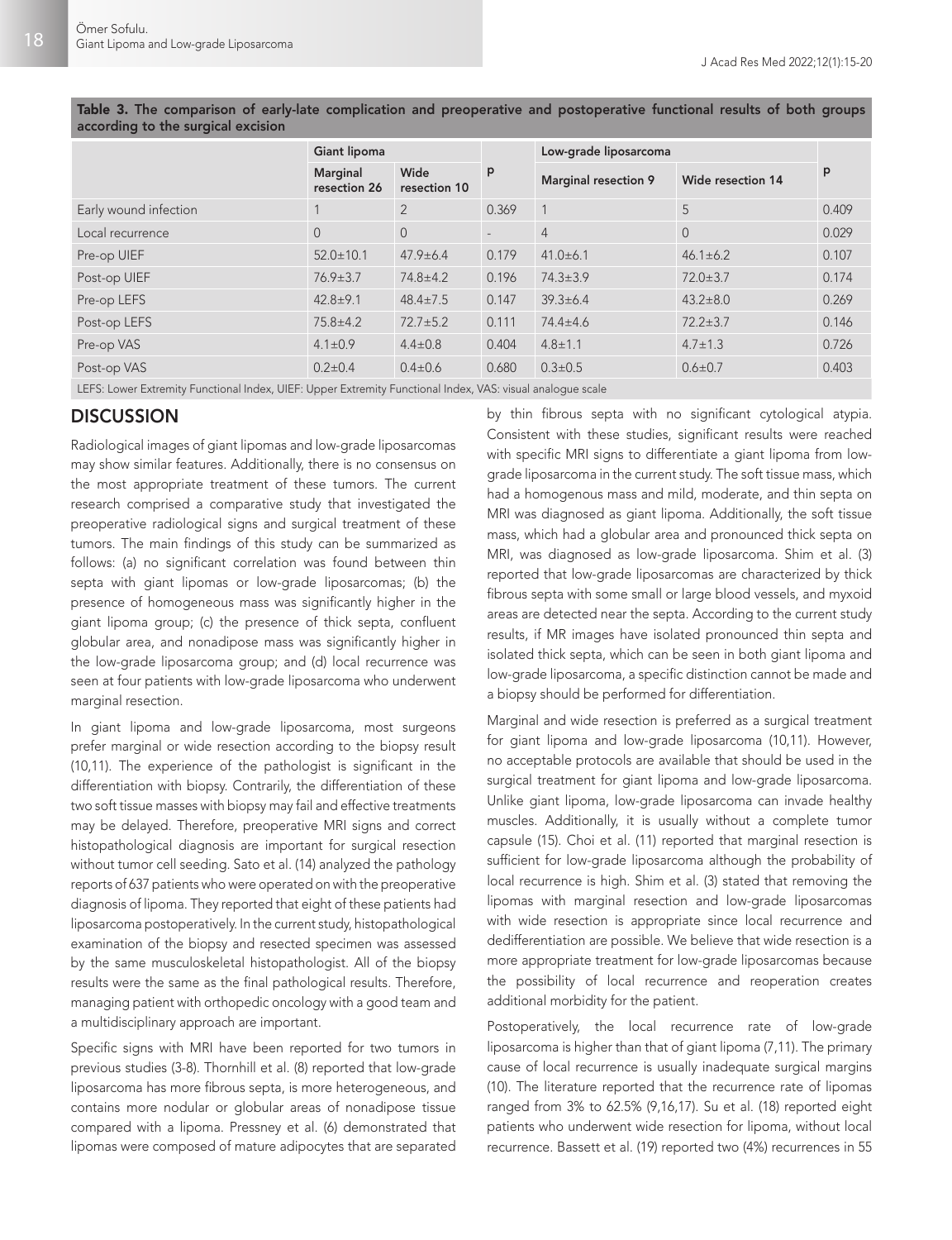patients who were diagnosed with an intramuscular lipoma. Choi et al. (11) reported that the local recurrence rate was higher with marginal excision (11.9%) compared with wide excision (3.3%) in low-grade liposarcomas. Consistent with this study, the local recurrence ratio was 44% (4 out of 9) in the low-grade liposarcoma group who underwent marginal resection in the series studies. No local recurrences were found in the low-grade liposarcoma group who underwent wide resection. The incidence of local recurrence was significantly high for the marginal resection group. No local recurrence was observed in the giant lipoma group, in which mass was excised by marginal and wide resection. Therefore, wide resection is the optimal surgical treatment for low-grade liposarcoma (Figure 4).





Choi et al. (11) reported no surgery-related infections in their low-grade liposarcoma series. Additionally, Capkin et al. (20) also observed no deep or superficial infection in their lipoma series. Compatible with the literature, no deep infections were observed in the series studied herein. However, superficial wound infections in nine patients were treated with oral antibiotics.

Nishida et al. (16) reported no functional loss in patients with intramuscular lipoma who underwent wide or marginal resections. Contrarily, Capkin et al. (20) stated that severe functional deficits were seen in large or deep-seated locations of the liposarcomas. Arvinius et al. (21) reported that 11 patients with low-grade liposarcoma were managed with marginal excision and they reported a mean Musculoskeletal Tumor Society (MSTS) score of 81.6% at 1 year postoperative. Kito et al. (22) also reported an MSTS score of 98% for the wide resection group in patients with low-grade liposarcoma. Consistent with these studies, the postoperative early 6-month functional results of marginal resection herein were significantly better than the wide resection in both lesions. Additionally, the pain was higher in the first 6 months in the wide resection group than in the marginal resection group in these two soft tissue masses, probably due to the surrounding muscle tissue resection, which can also adversely affect the functional results.

#### Study Limitations

This study had some limitations. First, it was retrospectively performed with a small number of patients. Hence, the major limitation was the underpowered statistical analysis. However, the radiologic features and surgical experience in a selected patient group were presented. Second, some of the patients had relatively short follow-up periods; however, recurrence can occur after many years. Third, only the differences of these lesions based on the MR images were reported. The utilization of other modalities, such as ultrasound, may provide additional benefits in distinguishing the two tumor types. Finally, functional scores can be biased, as they evaluate only a few functional outcomes, but not the overall health condition and quality of life of patients. Nevertheless, further comparative, long-term studies with larger patient groups are necessary to confirm these findings.

## **CONCLUSION**

Some indications on MR images differentiate a giant lipoma from low-grade liposarcoma. The presence of a homogeneous mass is distinctive for giant lipoma, and thick septa, confluent globular area, and nonadipose mass are distinctive for low-grade liposarcoma on MR images. Local recurrence was seen only in four patients with low-grade liposarcoma who underwent marginal resection. Therefore, considering that low-grade liposarcomas may pose the risk of local recurrence in inappropriate surgery, marginal resection is an improper surgical treatment for lowgrade liposarcoma. Wide or marginal resection of both lesions does not adversely affect the functional outcomes, but patients may experience more pain after the wide resection. Multicentric studies with large patient numbers are needed in the literature.

Ethics Committee Approval: This study was approved by the Marmara University Faculty of Medicine Institutional Review Board (protocol no: 09.2021.811, date: 02.07.2021).

Informed Consent: Written consent was obtained from the participants for their records to be included in the study. All data were collected in accordance with the principles of Declaration of Helsinki.

Peer-review: Externally peer-reviewed.

Financial Disclosure: The author declared that this study has received no financial support.

Etik Komite Onayı: Bu çalışma Marmara Üniversitesi Tıp Fakültesi Kurumsal İnceleme Kurulu tarafından onaylanmıştır (protokol no: 09.2021.811, tarih: 02.07.2021).

Hasta Onamı: Kayıtlarının araştırmaya dahil edilmesi için katılımcılardan yazılı onam alındı. Tüm veriler Helsinki Deklarasyonu ilkelerine uygun olarak toplanmıştır.

Hakem Değerlendirmesi: Editörler kurulu dışında olan kişiler tarafından değerlendirilmiştir.

Finansal Destek: Yazar tarafından finansal destek almadığı bildirilmiştir.

### **REFERENCES**

- 1. Johnson CN, Ha AS, Chen E, Davidson D. Lipomatous soft-tissue tumors. J Am Acad Orthop Surg 2018; 26: 779-88.
- 2. Sanchez MR, Golomb FM, Moy JA, JR Potozkin. Giant lipoma: case report and review of the literature. J Am Acad Dermatol 1993; 28: 266-8.
- 3. Shim EJ, Yoon MA, Yoo HJ, Chee CG, Lee MH, Lee SH, et al. An MRIbased decision tree to distinguish lipomas and lipoma variants from well-differentiated liposarcoma of the extremity and superficial trunk: classification and regression tree (CART) analysis. Eur J Radiol 2020; 127: 109012.